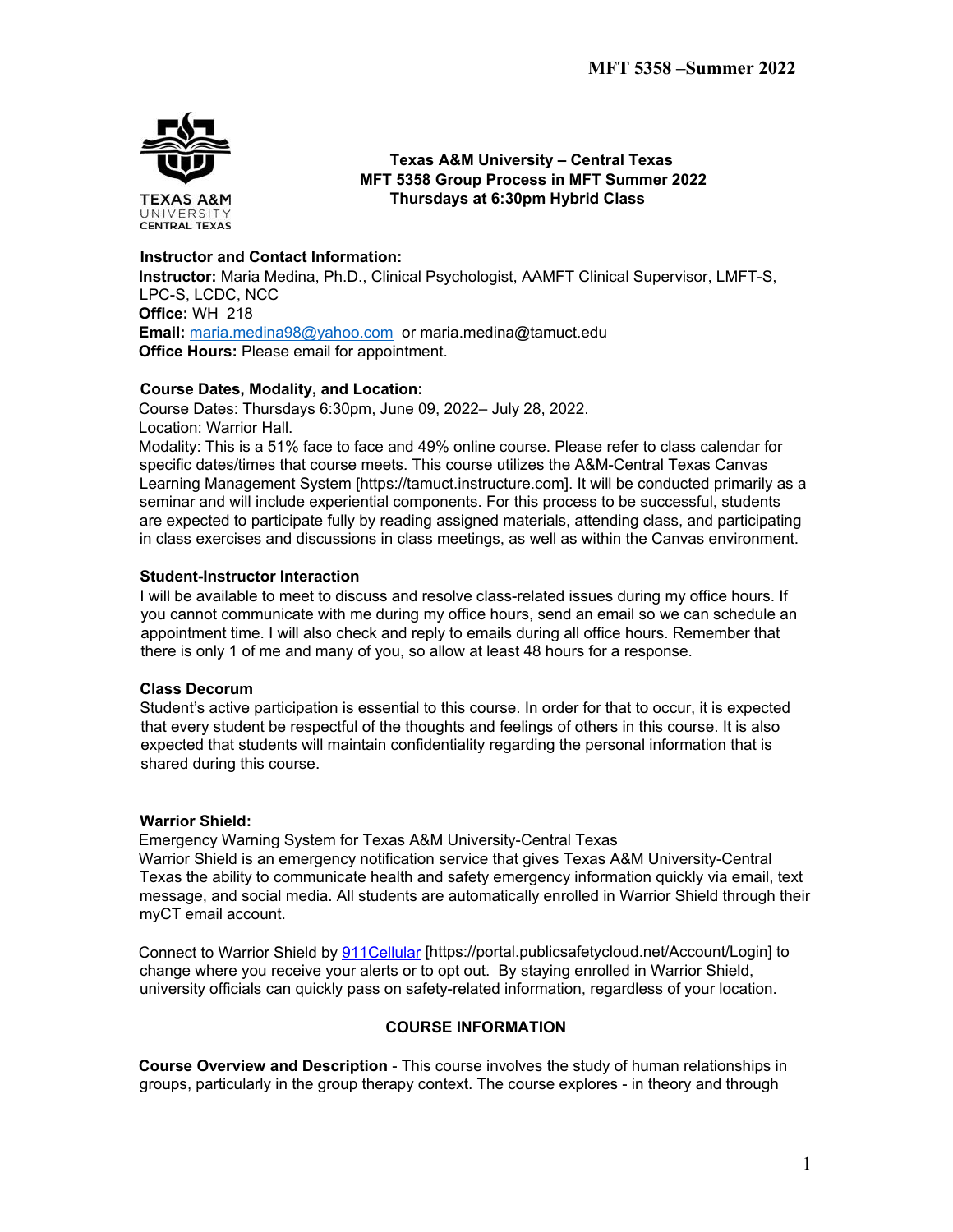class exercises - the application of various aspects of group dynamics including leadership, motivation, perception, power, and decision-making.

**Course Learning Outcomes –** this course targets three of the MFT program's **Student Learning Outcomes**:

**(SLO-2) -** *Demonstrate basic and systemic therapeutic techniques.* 

**(SLO-3) -** *Assess how contextual issues affect individual lives and relational dynamics.*

**(SLO-4) -** *Formulate treatment plans based on individual issues, relational dynamics, and contextual issues.*

It targets these SLO's through the following **Course Learning Outcomes:** 

- 1. Evaluate group members' reactions or responses to interventions. (SLO-4)
- 2. Reframe problems and recursive interaction patterns. (SLO-2)(SLO-4)
- 3. Generate relational questions and reflexive comments in the therapy room. (SLO-2) (SLO-3)
- 4. Facilitate group members' developing and integrating solutions to problems. (SLO-2) (SLO-4)
- 5. Defuse intense and chaotic situations to enhance the safety of all group members (SLO-2)

**Special Consideration with Course Format:** The course will examine group process through lectures, experiential exercises, discussions, role-playing, and group exercises. Neither this course nor the activities in this course are considered therapy or group therapy. Students are not required to share personal information as part of the classroom dynamics, or as a requirement for any evaluation or for grading purposes. Grades will be based on your effort and ability to explore and apply the group concepts and experiences in this course. Your participation is vital to your learning and the learning of others.

**Confidentiality Policy:** Confidentiality is important to the integrity of this course and to group process. Confidentiality cannot be guaranteed in any situation but we are collectively accountable to maintain a safe, trusting environment throughout the course including the experiential groups, activities and conversations.

#### **Required Reading**

Students are required to read various chapters from the textbooks and journal articles. Reading requirements are listed below and in the course calendar. Students will have to search the library's website/database to retrieve the journal articles. It is expected that students will have read and critically thought about the readings before class. I would suggest retrieving all of the articles within the first week of class.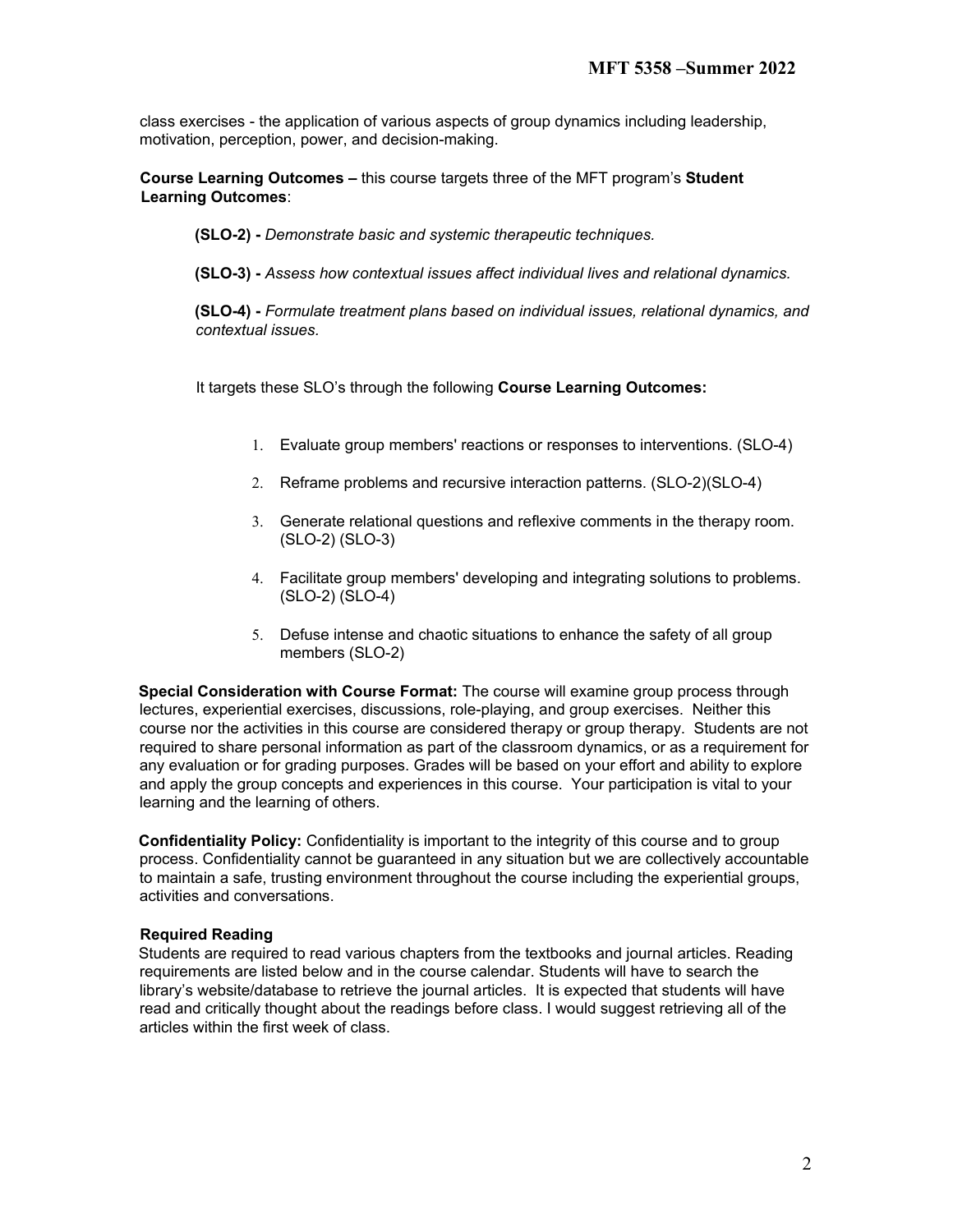# **Required Textbooks**

Yalom, I. D. & Leszxz, M. (2005). *The theory and practice of group psychotherapy* (5<sup>th</sup> ed.) NY: Basic Books. (YL)

**Additional Text-** not in book store- the required chapters can be found on Canvas Becvar, R. J., Canfield, B. S, Becvar, D. S. (1997). *Group work: Cybernetic, constructivist, and Social Constructionist Perspectives*. Denver, CO: Love Publishing Company *(BCB)*

#### **Journal Articles**

- Banks, R. (2005). Solution-focused group therapy*. Journal of Family Psychotherapy*, *16*, 17-21. doi:10.1300/J085v16n01\_05
- Chen, R. (2012). Narrative therapy for Chinese adults raised as an only child. *Contemporary Family Therapy*, *34*, 104-111. doi:10.1007/s10591-012-9177-7
- Haber, R. (2011). Virginia Satir's family camp experiment: An intentional growth community still in process. *Contemporary Family Therapy*, 33, 71-84. doi:10.1007/s10591-010-9140-4
- Mertz, M. (2014). The circle: A narrative group therapy approach. *International Journal of Narrative Therapy & Community Work*, *3,* 41-53.

Singh. A. A. & Salazar, C. F. (2010). Six considerations for social justice group work. *The Journal for* 

*Specialist in Group Work*, *35*, 308-319. doi:10.1080/019333922.2010.492908

Ware, J. N. & Taylor, D. (2014). Concerns about confidentiality: The application of ethical decisionmaking group play therapy. *International Journal of Play Therapy*, *23*, 173-186.

#### **COURSE REQUIREMENTS**

#### **COURSE REQUIREMENTS**

Please read the Academic Integrity Statement below in the course and university's procedures and policies section before submitting all assignments.

**Group Manual and Facilitation:** Students must identify an issue/concern in city of Killeen or Bell County related to individuals, couples, families or a specific mental health issue. The group cannot be a duplicate of a group already in existence. Conduct research on the issue and develop a group curriculum manual related to the issue you chose. Ten (10) references, at least, should be utilized and referenced. These can include the required readings for the class. However, at least six (6) of your references must be from sources other than the required class reading. The citations and references need to follow APA style. You will then choose one of the modules from the curriculum to facilitate in class. Detailed instructions can be found on Canvas (Assesses Course Learning Outcome: 2, 4, & 5)

**Group Observations:** Students must attend at least one session of a face-to-face or on online therapeutic group and write about their experience in the group. Detailed instructions can be found on Canvas (Assesses Course Learning Outcome: 1 & 3)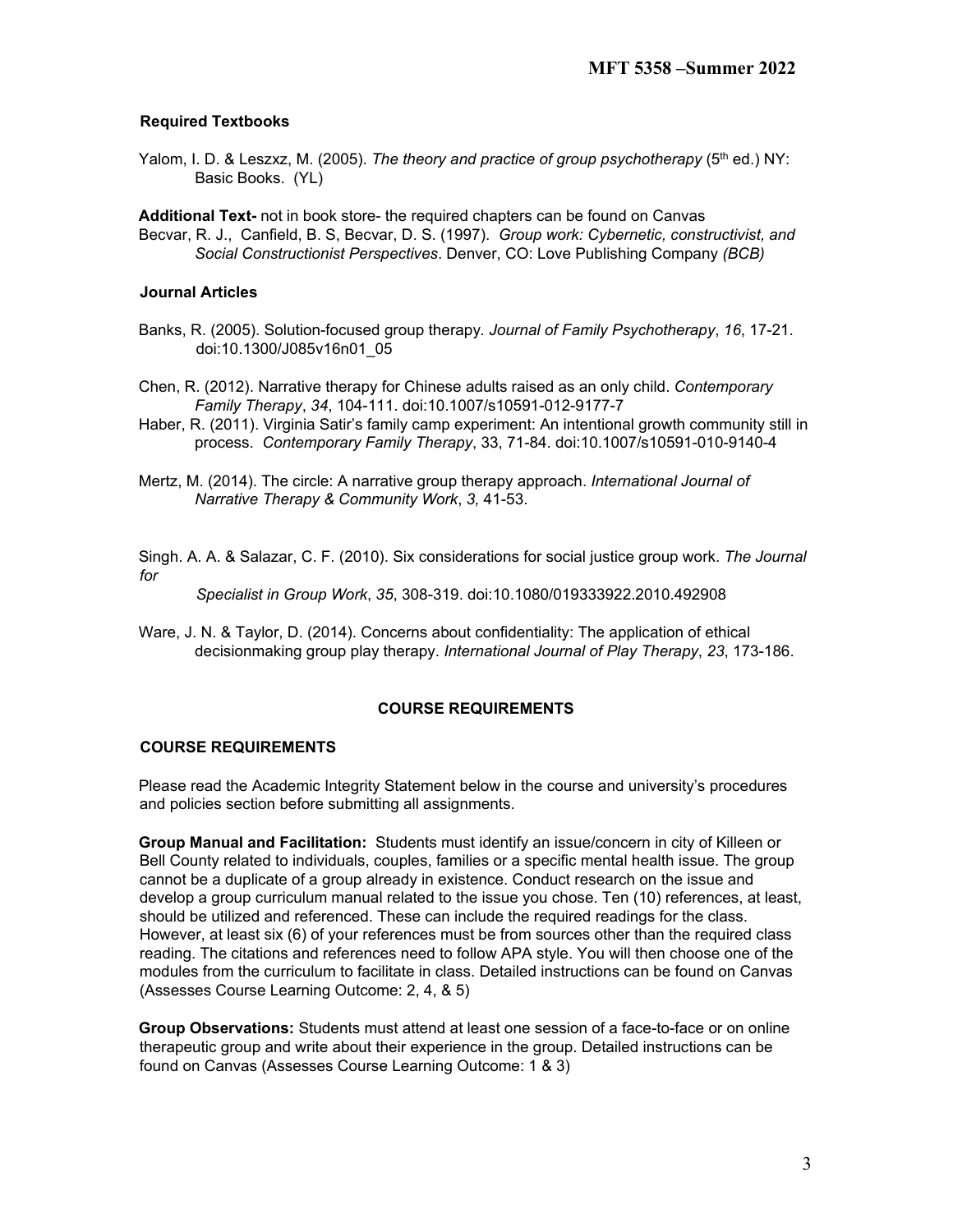**Discussion Board**: You are required to post an initial post (250-400 words) as a response to the assigned reading or videos for that forum and then you are to reply to at least two different classmates with a reply post (100 words each). Specific directions for discussion boards will be posted on Canvas (Assesses Course Learning Outcome: 1& 3)

# **Discussion Board Rules**

This is a space for us to share our idea, engage in dialogues, and learn from each other. Below are criteria for the discussion post, criteria for content of the discussion post, and rules about etiquette.

# Criteria for discussion post

The initial post should be at least 250 words. You are required to respond to at least two other initial posts. The responses should be at least 100 words each. The posts are due by 11:30am on the designated date and responses are due by 1:00pm on the designated date. Our online discussion will occur during class time.

# Criteria for content

The content of the discussion board should be your own ideas supported by information from the text, assigned readings, PowerPoints, or other scholarly references you find. Your post should not **entirely** consist of quotes from an outside source, regurgitation of someone else's ideas, or personal stories.

# For example:

Big Bird (2012) stated that sexual violence was not an issue in developed countries. I disagree with that statement. I intern at a domestic violence shelter for my practicum and hear about the violence that occurs in this area. Even though Elmo (2013) stated that violence against women is lower in countries that have more liberties for women, violence against women in developed countries is still an epidemic. Since most victims of sexual violence know their perpetrator (Kermit, 2007) and most perpetrator are male (Dora 2013), I believe that we should develop preventative programs in middle and high school about sexual violence.

# Discussion Board Etiquette

- Refrain from inappropriate language and personal attacks.
- Review your comments before you post for spelling and grammatical errors and to make sure it's what you really want to say.
- Do not make sexist, racist, homophobic, or victim-blaming comments at all.
- Disagree with ideas, but do not make personal attacks.
- Be open to being challenged or confronted on your ideas or prejudices.
- Challenge others with the intent of facilitating growth. Do not demean or embarrass others.
- A majority of your reply should not be quotes from the initial post.

# **Grading Criteria Rubric and Conversion**

|                     |                                      | Group                       |  |
|---------------------|--------------------------------------|-----------------------------|--|
| Manual              | A 188-210 points Group<br>120 points |                             |  |
| <b>Facilitation</b> | 40 points                            | B 169-187 points Discussion |  |
| <b>Board</b>        | 30 points                            | C 146-168 points            |  |
| Group observation   | 20 points                            | D 125-145 points            |  |
|                     |                                      | F 124 $\le$ points          |  |

**\_\_\_\_\_\_\_\_\_\_\_\_\_\_\_\_\_\_\_\_\_\_\_\_\_\_\_\_\_\_\_\_\_\_\_\_\_\_\_\_\_\_\_\_\_\_\_\_\_\_\_\_\_\_\_\_\_\_\_\_\_\_\_\_\_\_\_\_Total** 

 **210 points**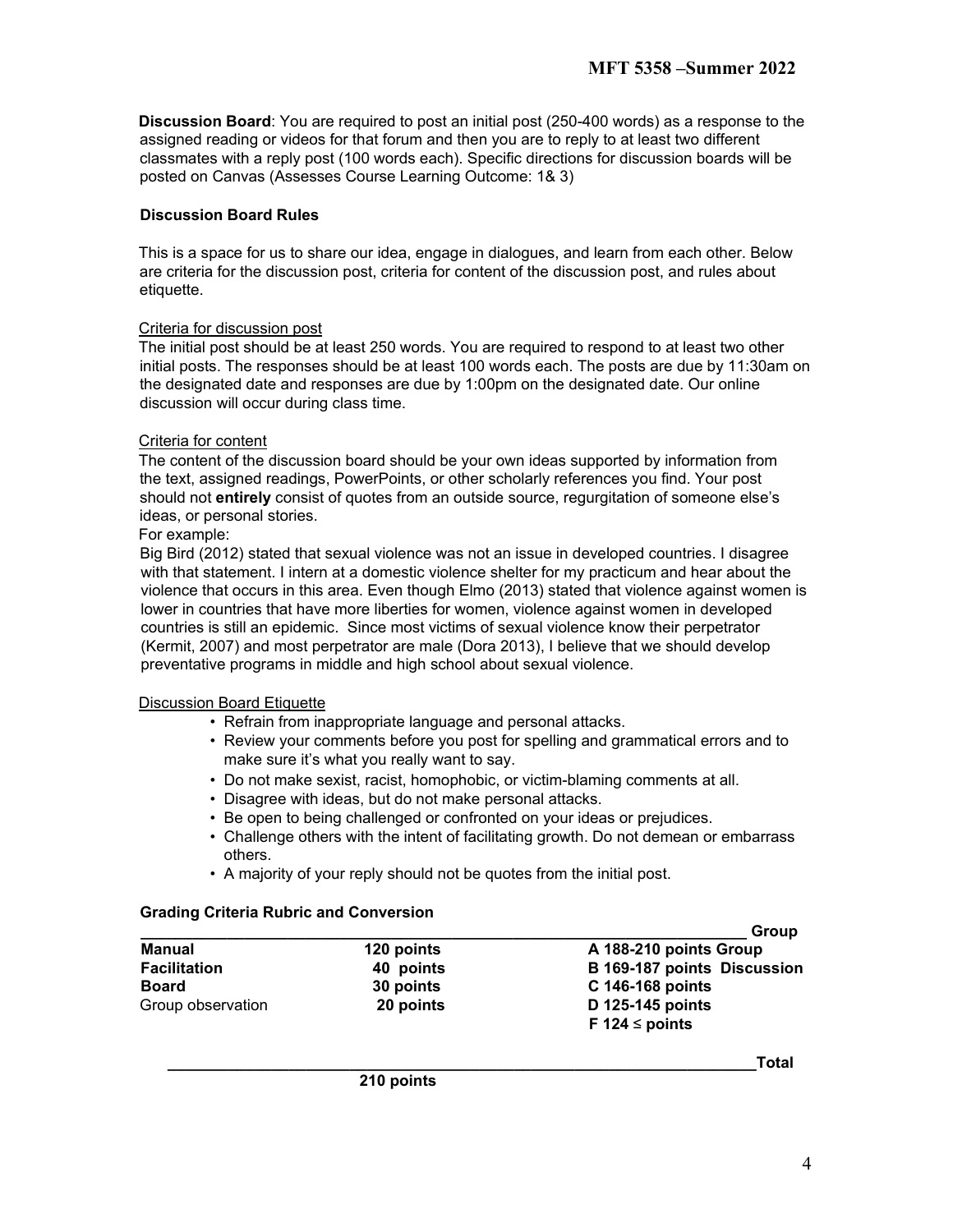# **COURSE OUTLINE AND CALENDAR**

# **Course Calendar**

| <b>Course Calendar</b> |               |                                                                   |                            |                   |  |  |  |
|------------------------|---------------|-------------------------------------------------------------------|----------------------------|-------------------|--|--|--|
| <b>Week</b>            | <b>Date</b>   | <b>Topic</b>                                                      | <b>Reading</b>             | <b>Due</b>        |  |  |  |
| 1                      | Thursday 6/9  | Introduction to Course                                            |                            |                   |  |  |  |
| online                 | *Live/Webex*  |                                                                   |                            |                   |  |  |  |
| <b>Class</b>           |               |                                                                   |                            |                   |  |  |  |
| $\overline{2}$         | Thursday 6/16 | What is a group                                                   | BCB pp. 37-46              |                   |  |  |  |
| online                 | *Live/Webex*  |                                                                   | <b>YL Ch.16</b>            |                   |  |  |  |
| Class                  |               |                                                                   |                            |                   |  |  |  |
|                        |               | 1 <sup>st</sup> order cybernetics                                 |                            |                   |  |  |  |
|                        |               |                                                                   |                            |                   |  |  |  |
|                        |               | <sup>2 nd</sup> order cybernetics                                 |                            |                   |  |  |  |
|                        |               | <b>Ethical considerations</b>                                     |                            |                   |  |  |  |
|                        |               | Therapeutic factors                                               | BCB Ch. 1                  |                   |  |  |  |
|                        |               |                                                                   | BCB Ch. 2                  |                   |  |  |  |
|                        |               | Deadline to Drop 10-Week                                          | BCB pp. 144-147            | <b>Discussion</b> |  |  |  |
|                        |               | Classes with No Record                                            | Ware & Taylor,             | Board 1 due       |  |  |  |
|                        |               |                                                                   | 2014                       | 16 June 2022      |  |  |  |
| 3 Face                 | Thursday 6/23 | Group creation                                                    | YL Ch.1 & Ch. 4            | <b>Discussion</b> |  |  |  |
| to Face                |               | Group                                                             |                            | <b>Board 2</b>    |  |  |  |
| <b>Class</b>           |               | <b>Presentation</b>                                               |                            | 23 June 2022      |  |  |  |
|                        |               | 1.                                                                |                            |                   |  |  |  |
|                        |               | 2.                                                                |                            |                   |  |  |  |
|                        |               | Deadline to Drop First 5-Week Classes with a Quit (Q) or Withdraw |                            |                   |  |  |  |
|                        |               |                                                                   |                            |                   |  |  |  |
| 4                      |               | Group development                                                 | YL Ch. 8, 9, & 10          | <b>Discussion</b> |  |  |  |
| Face to                | Thursday 6/30 | Group                                                             |                            | <b>Board 3</b>    |  |  |  |
| Face                   |               | <b>Presentation</b>                                               |                            | 30 June 2022      |  |  |  |
| Class                  |               | 1.                                                                |                            |                   |  |  |  |
|                        |               |                                                                   |                            |                   |  |  |  |
|                        |               | 2.                                                                |                            |                   |  |  |  |
|                        |               | Group development                                                 |                            |                   |  |  |  |
|                        |               | Group cohesion                                                    | BCB pp. 105-105            |                   |  |  |  |
|                        |               |                                                                   | <b>YL Ch. 11</b>           |                   |  |  |  |
|                        |               | Group challenges                                                  | <b>YL Ch. 12</b>           |                   |  |  |  |
|                        |               |                                                                   |                            |                   |  |  |  |
|                        |               |                                                                   |                            |                   |  |  |  |
| 5                      | Thursday 7/7  | Group                                                             | <b>YL Ch. 3 &amp; 5 YL</b> | <b>Discussion</b> |  |  |  |
| Online                 |               | <b>Presentation</b>                                               | Ch.13                      | Board 4           |  |  |  |
| Class                  |               | 1.                                                                |                            | 7 July 2022       |  |  |  |
|                        |               | 2.                                                                |                            |                   |  |  |  |
|                        |               |                                                                   | Diverse populations        |                   |  |  |  |
|                        |               |                                                                   |                            |                   |  |  |  |
|                        |               | Integrating MFT models into Group Therapy                         |                            |                   |  |  |  |
|                        |               |                                                                   |                            |                   |  |  |  |
| 6 Face                 | Thursday 7/14 | Group                                                             | YL Ch. 15 Chen             | <b>Discussion</b> |  |  |  |
| to Face                |               | <b>Presentation</b>                                               | (2012)                     | <b>Board 5</b>    |  |  |  |
| Class                  |               | 1.                                                                | Singh & Salazar,           | 14 July 2022      |  |  |  |
|                        |               | 2.                                                                | 2010                       |                   |  |  |  |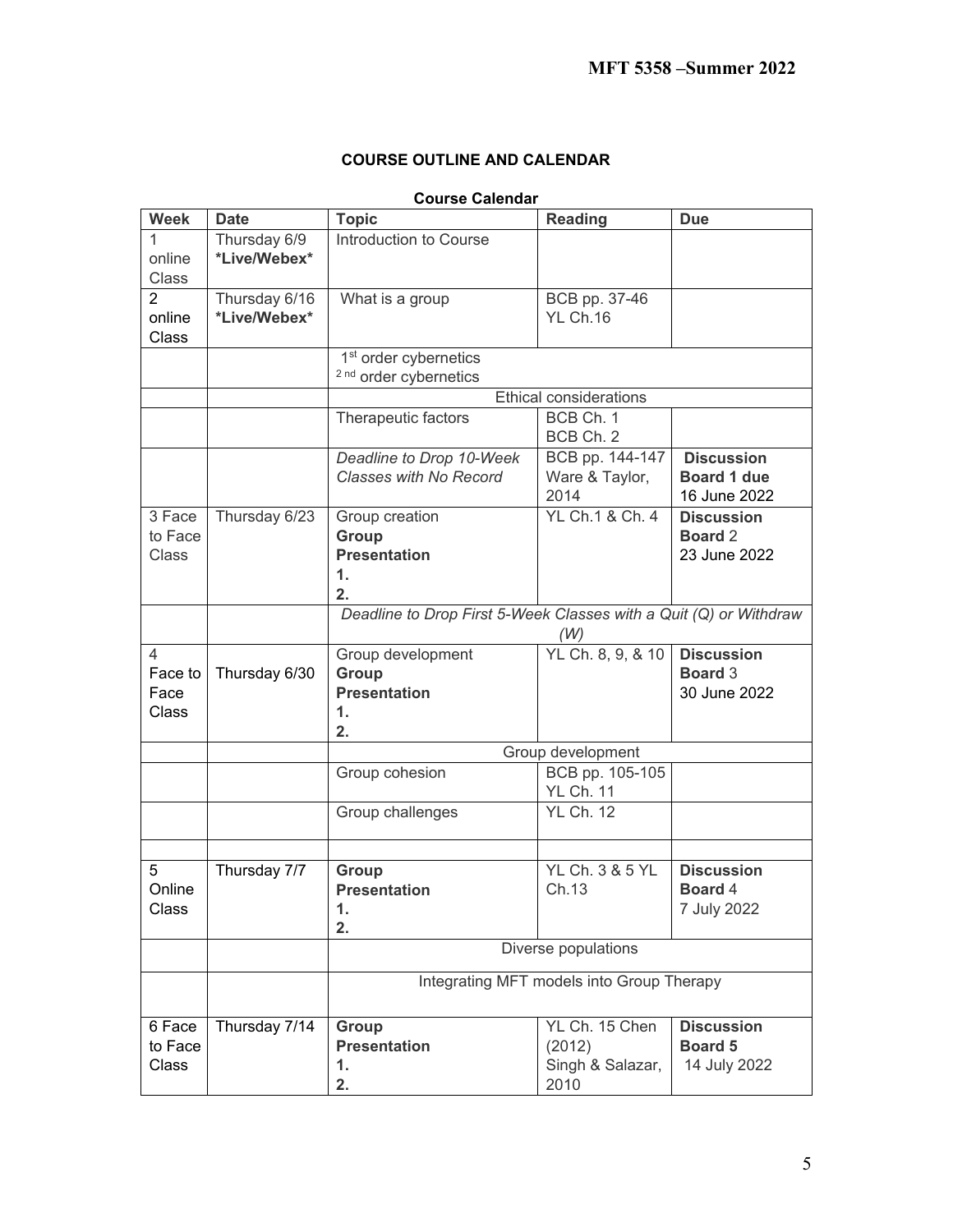|                                            |                        |                                                                                       | BCB pp.119-139<br>Banks (2005) |                                              |  |
|--------------------------------------------|------------------------|---------------------------------------------------------------------------------------|--------------------------------|----------------------------------------------|--|
| $\overline{7}$<br>Face to<br>Face<br>Class | Thursday 7/21          | Integrating MFT models into Group Therapy<br>Group<br><b>Presentation</b><br>1.<br>2. |                                |                                              |  |
|                                            |                        | Presentation/ Group Facilitation                                                      |                                |                                              |  |
|                                            |                        |                                                                                       | Mertz, 2014<br>Haber, 2011     | <b>Discussion</b><br>Board 6<br>21 July 2022 |  |
| 8<br>Face to<br>Face<br>Class              | Tuesday 7/28<br>*Live* | Group<br><b>Presentation</b><br>1.<br>2.                                              |                                | Group<br>observation due                     |  |
|                                            |                        |                                                                                       |                                |                                              |  |
|                                            |                        |                                                                                       |                                |                                              |  |

\* Course Calendar subject to change. See Canvas for updates\* **TECHNOLOGY** 

# **Technology Requirements**

This course will use the A&M-Central Texas Instructure Canvas learning management system. We strongly recommend the latest versions of Chrome or Firefox browsers. Canvas no longer supports any version of Internet Explorer.

Logon to A&M-Central Texas Canvas [https://tamuct.instructure.com/] or access Canvas through the TAMUCT Online link in myCT [https://tamuct.onecampus.com/]. You will log in through our Microsoft portal.

Username: Your MyCT email address. Password: Your MyCT password

# **Canvas Support**

Use the Canvas Help link, located at the bottom of the left-hand menu, for issues with Canvas. You can select "Chat with Canvas Support," submit a support request through "Report a Problem," or call the Canvas support line: 1-844-757-0953.

For issues related to course content and requirements, contact your instructor.

### **Online Proctored Testing**

A&M-Central Texas uses Proctorio for online identity verification and proctored testing. This service is provided at no direct cost to students. If the course requires identity verification or proctored testing, the technology requirements are: Any computer meeting the minimum computing requirements, plus web camera, speaker, and microphone (or headset). Proctorio also requires the Chrome web browser with their custom plug in.

#### **Other Technology Support**

For log-in problems, students should contact Help Desk Central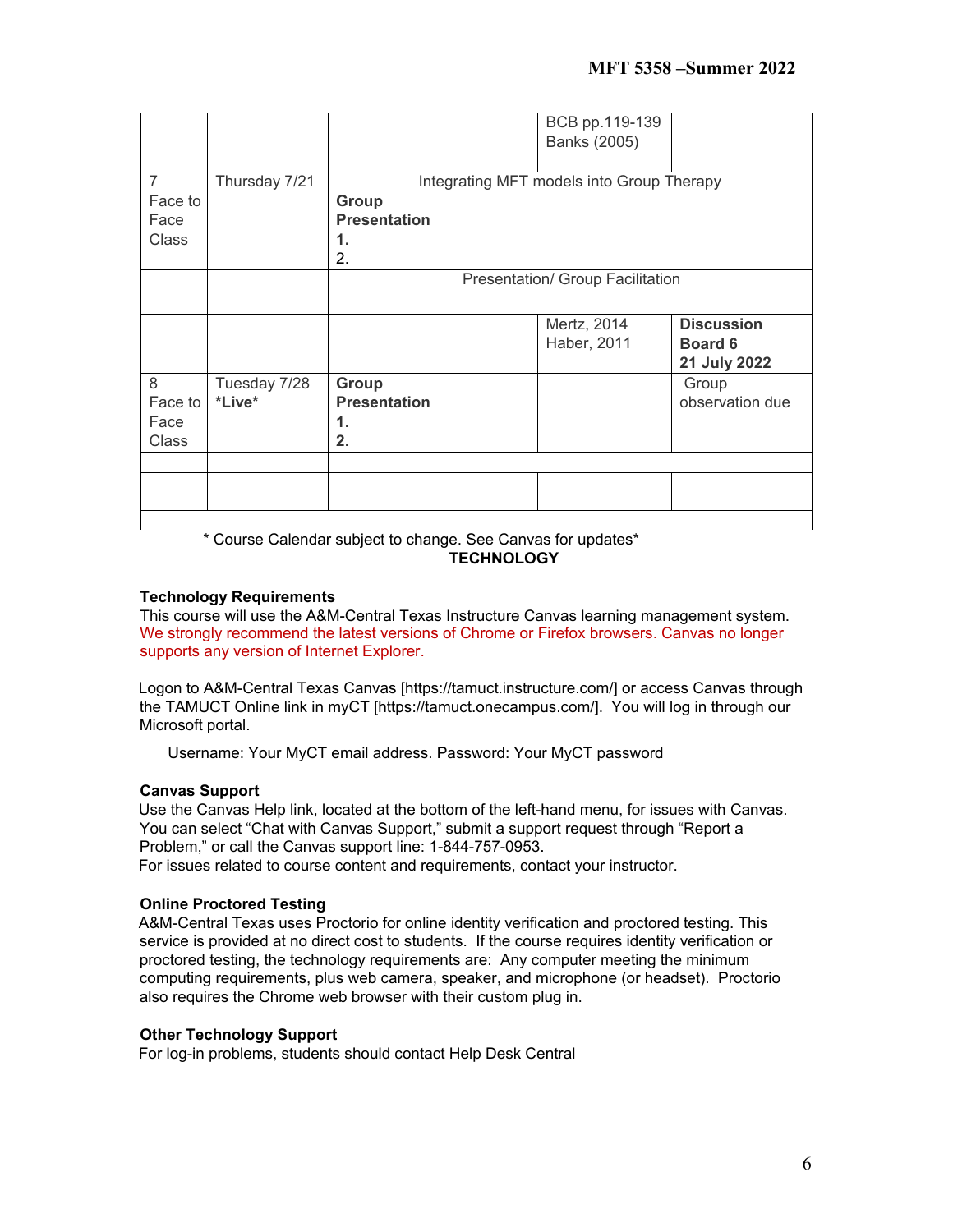24 hours a day, 7 days a week Email: helpdesk@tamu.edu Phone: (254) 519-5466 [Web Chat:](http://hdc.tamu.edu/) [http://hdc.tamu.edu] *Please let the support technician know you are an A&M-Central Texas student*

# **COURSE AND UNIVERSITY RESOURCES, PROCEDURES, AND POLICIES**

# **Drop Policy**

If you discover that you need to drop this class, you must complete the [Drop Request](https://dynamicforms.ngwebsolutions.com/casAuthentication.ashx?InstID=eaed95b9-f2be-45f3-a37d-46928168bc10&targetUrl=https%3A%2F%2Fdynamicforms.ngwebsolutions.com%2FSubmit%2FForm%2FStart%2F53b8369e-0502-4f36-be43-f02a4202f612) Dynamic Form through Warrior Web.

[https://dynamicforms.ngwebsolutions.com/casAuthentication.ashx?InstID=eaed95b9-f2be-45f3-

a37d46928168bc10&targetUrl=https%3A%2F%2Fdynamicforms.ngwebsolutions.com%2FSu bmit%2FFor m%2FStart%2F53b8369e-0502-4f36-be43-f02a4202f612].

Faculty cannot drop students; this is always the responsibility of the student. The Registrar's Office will provide a deadline on the Academic Calendar for which the form must be completed. Once you submit the completed form to the Registrar's Office, you must go into Warrior Web and confirm that you are no longer enrolled. If you still show as enrolled, FOLLOW-UP with the Registrar's Office immediately. You are to attend class until the procedure is complete to avoid penalty for absence. Should you miss the drop deadline or fail to follow the procedure, you will receive an F in the course, which may affect your financial aid and/or VA educational benefits.

#### **Academic Integrity**

Texas A&M University -Central Texas values the integrity of the academic enterprise and strives for the highest standards of academic conduct. A&M-Central Texas expects its students, faculty, and staff to support the adherence to high standards of personal and scholarly conduct to preserve the honor and integrity of the creative community. Academic integrity is defined as a commitment to honesty, trust, fairness, respect, and responsibility. Any deviation by students from this expectation may result in a failing grade for the assignment and potentially a failing grade for the course. Academic misconduct is any act that improperly affects a true and honest evaluation of a student's academic performance and includes, but is not limited to, working with others in an unauthorized manner, cheating on an examination or other academic work, plagiarism and improper citation of sources, using another student's work, collusion, and the abuse of resource materials. All academic misconduct concerns will be referred to the university's Office of Student Conduct. Ignorance of the university's standards and expectations is never an excuse to act with a lack of integrity. When in doubt on collaboration, citation, or any issue, please contact your instructor before taking a course of action.

For more [information regarding the Student Conduct process,](https://www.tamuct.edu/student-affairs/student-conduct.html)

[https://www.tamuct.edu/studentaffairs/student-conduct.html]. If you know of potential honor violations by other students, you may [submit a report,](https://cm.maxient.com/reportingform.php?TAMUCentralTexas&layout_id=0) [https://cm.maxient.com/reportingform.php?TAMUCentralTexas&layout\_id=0].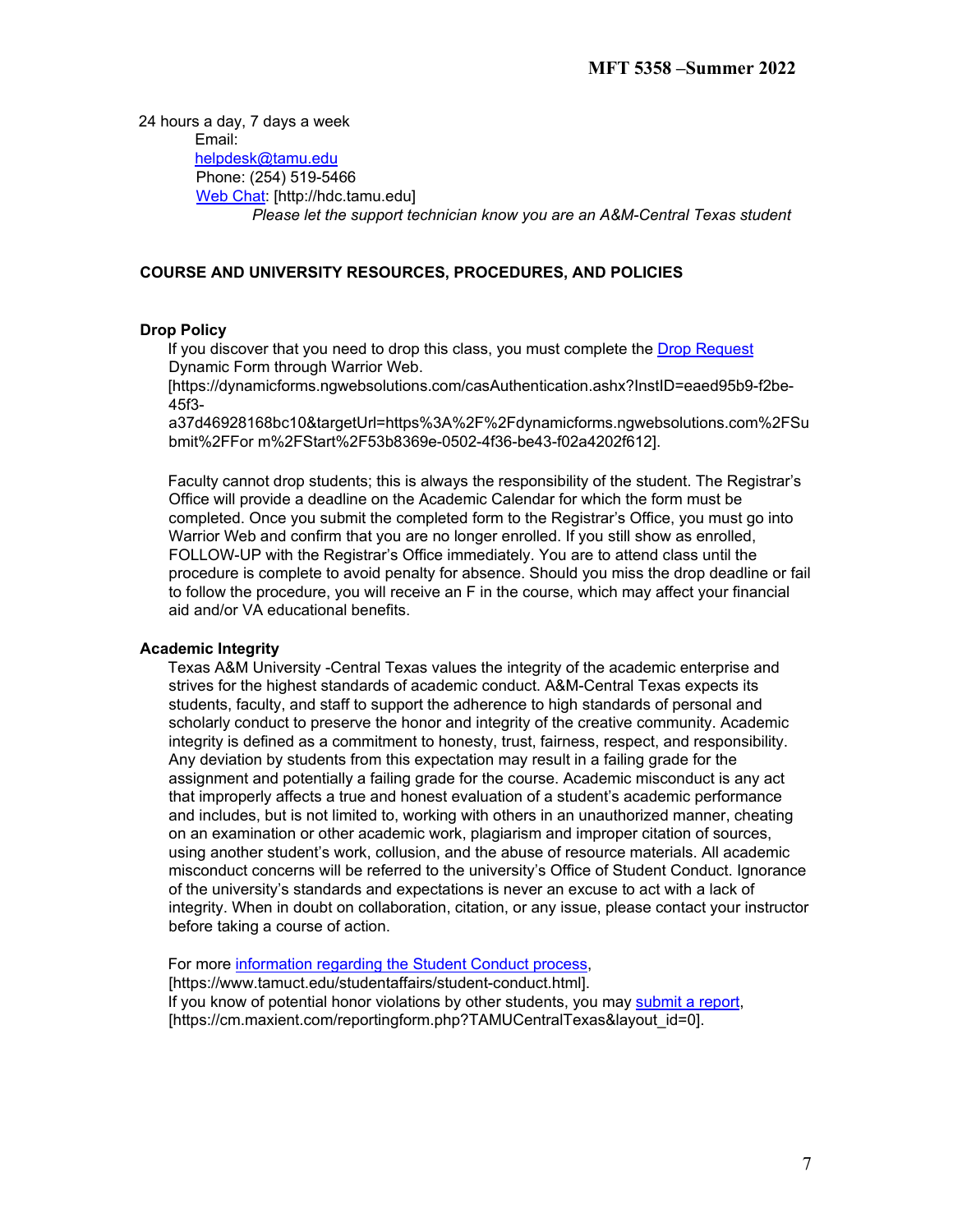### **Academic Accommodations**

At Texas A&M University-Central Texas, we value an inclusive learning environment where every student has an equal chance to succeed and has the right to a barrier-free education. The Office of Access and Inclusion is responsible for ensuring that students with a disability receive equal access to the university's programs, services and activities. If you believe you have a disability requiring reasonable accommodations please contact the Office of Access and Inclusion, WH-212; or call (254) 501-5836. Any information you provide is private and confidential and will be treated as such.

For more information please visit our [Access & Inclusion](https://tamuct.instructure.com/courses/717) [C](https://tamuct.instructure.com/courses/717)anvas page (log-in required) [https://tamuct.instructure.com/courses/717]

#### **Important information for Pregnant and/or Parenting Students**

Texas A&M University-Central Texas supports students who are pregnant and/or parenting. In accordance with requirements of Title IX and related guidance from US Department of Education's Office of Civil Rights, the Dean of Student Affairs' Office can assist students who are pregnant and/or parenting in seeking accommodations related to pregnancy and/or parenting. Students should seek out assistance as early in the pregnancy as possible. For more information, please visit [Student Affairs](https://www.tamuct.edu/student-affairs/index.html) [\[](https://www.tamuct.edu/student-affairs/index.html)https://www.tamuct.edu/studentaffairs/index.html]. Students may also contact the institution's Title IX Coordinator. If you would like to read more about thes[e requirements and guidelines](http://www2.ed.gov/about/offices/list/ocr/docs/pregnancy.pdf) online, please visit the website [http://www2.ed.gov/about/offices/list/ocr/docs/pregnancy.pdf].

Title IX of the Education Amendments Act of 1972 prohibits discrimination on the basis of sex and gender–including pregnancy, parenting, and all related conditions. A&M-Central Texas is able to provide flexible and individualized reasonable accommodation to pregnant and parenting students. All pregnant and parenting students should contact the Associate Dean in the Division of Student Affairs at (254) 501-5909 to seek out assistance. Students may also contact the University's Title IX Coordinator.

#### **Tutoring**

Tutoring is available to all A&M-Central Texas students, on a remote online basis. Visit the Academic Support Community in Canvas to view schedules and contact information. Subjects tutored on campus include Accounting, Advanced Math, Biology, Finance, Statistics, Mathematics, and Study Skills. Tutors will return at the Tutoring Center in Warrior Hall, Suite 111 in the Fall 2020. Student success coaching is available online upon request.

If you have a question regarding tutor schedules, need to schedule a tutoring session, are interested in becoming a tutor, success coaching, or have any other question, contact Academic Support Programs at (254) 501-5836, visit the Office of Student Success at 212F Warrior Hall, or by emailing studentsuccess@tamuct.edu.

Chat live with a tutor 24/7 for almost any subject from on your computer! Tutor.com is an online tutoring platform that enables A&M-Central Texas students to log in and receive online tutoring support at no additional cost. This tool provides tutoring in over 40 subject areas except writing support. Access Tutor.com through Canvas.

#### **University Library**

The University Library provides many services in support of research across campus and at a distance. We offer over 200 electronic databases containing approximately 250,000 eBooks and 82,000 journals, in addition to the 85,000 items in our print collection, which can be mailed to students who live more than 50 miles from campus. Research guides for each subject taught at A&M-Central Texas are available through our website to help students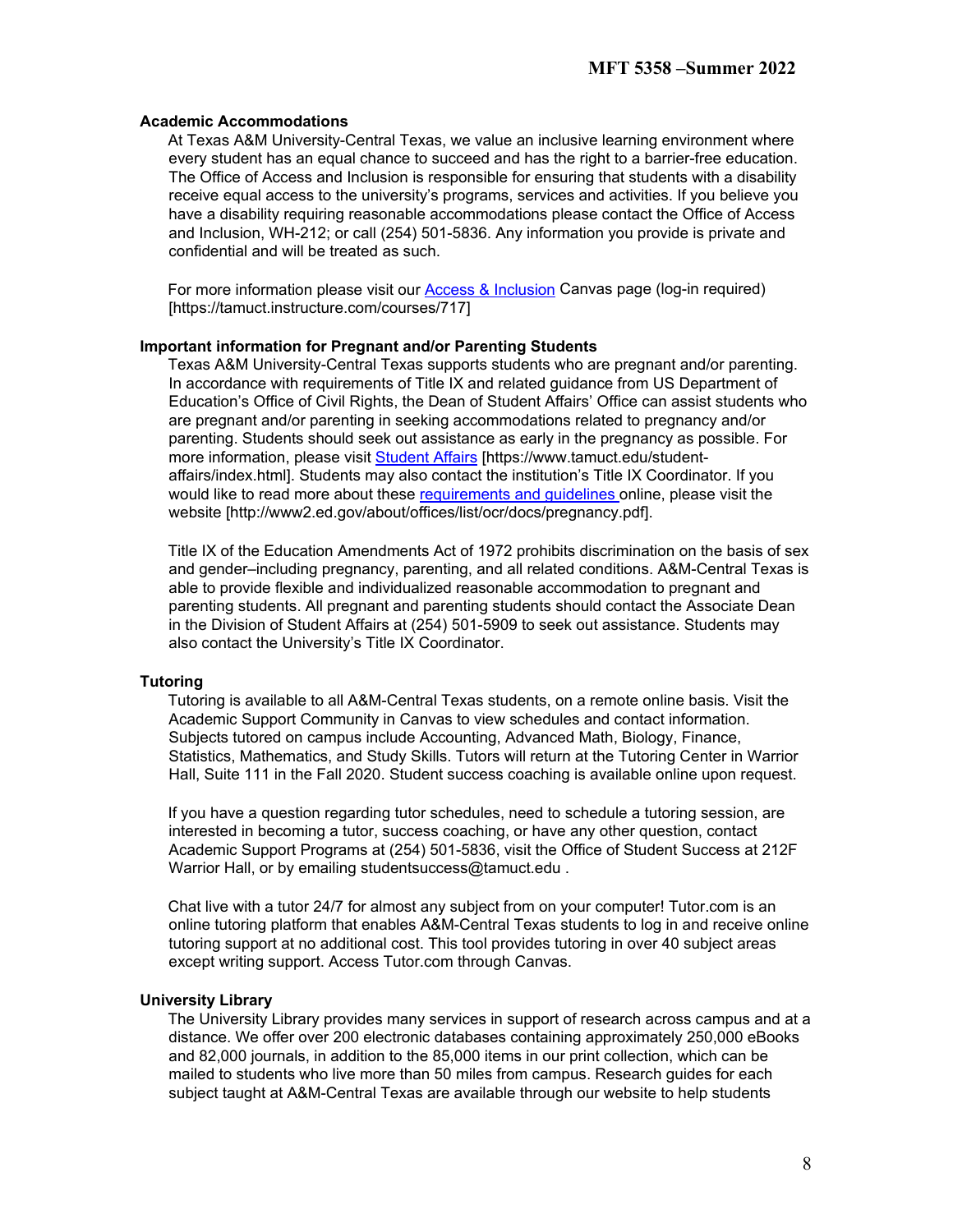navigate these resources. On campus, the library offers technology including cameras, laptops, microphones, webcams, and digital sound recorders.

Research assistance from a librarian is also available 24 hours a day through our online chat service, and at the reference desk when the library is open. Research sessions can be scheduled for more comprehensive assistance, and may take place on Skype or in-person at the library. Assistance may cover many topics, including how to find articles in peer-reviewed journals, how to cite resources, and how to piece together research for written assignments.

Our 27,000-square-foot facility on the A&M-Central Texas main campus includes student lounges, private study rooms, group work spaces, computer labs, family areas suitable for all ages, and many other features. Services such as interlibrary loan, TexShare, binding, and laminating are available. The library frequently offers workshops, tours, readings, and other events. For more information, please visit our [Library website](https://tamuct.libguides.com/index) [http://tamuct.libguides.com/index].

# **University Writing Center**

The University Writing Center (UWC) at Texas A&M University–Central Texas (TAMUCT) is a free service open to all TAMUCT students. For the Summer 2020 semester, all services will be online as a result of the COVID-19 pandemic. The hours of operation are from 10:00 a.m.- 4:00 p.m. Monday thru Thursday with satellite hours online Monday thru Thursday from 6:00- 9:00 p.m. This summer, the UWC is also offering hours from 12:00-3:00 p.m. on Saturdays starting June 27th and ending July 18th.

Tutors are prepared to help writers of all levels and abilities at any stage of the writing process. While tutors will not write, edit, or grade papers, they will assist students in developing more effective composing practices. By providing a practice audience for students' ideas and writing, our tutors highlight the ways in which they read and interpret students' texts, offering guidance and support throughout the various stages of the writing process. In addition, students may work independently in the UWC by checking out a laptop that runs the Microsoft Office suite and connects to WIFI, or by consulting our resources on writing, including all of the relevant style guides. Whether you need help brainstorming ideas, organizing an essay, proofreading, understanding proper citation practices, or just want a quiet place to work, the UWC is here to help!

Students may arrange a one-to-one session with a trained and experienced writing tutor by making an appointment via [WCOnline](https://tamuct.mywconline.com/) [https://tamuct.mywconline.com/]. In addition, you can email Dr. Bruce Bowles Jr. at bruce.bowles@tamuct.edu if you have any questions about the UWC and/or need any assistance with scheduling.

#### **A Note about Sexual Violence at A&M-Central Texas**

Sexual violence is a serious safety, social justice, and public health issue. The university offers support for anyone struggling with these issues. University faculty are mandated reporters, so if someone discloses that they were sexually assaulted (or a victim of Domestic/Dating Violence or Stalking) while a student at TAMUCT, faculty members are required to inform the Title IX Office. If you want to discuss any of these issues confidentially, you can do so through Student Counseling (254-5015955) located on the second floor of Warrior Hall (207L).

Sexual violence can occur on our campus because predators often feel emboldened, and victims often feel silenced or shamed. It is incumbent on ALL of us to find ways to actively create environments that tell predators we don't agree with their behaviors and tell survivors we will support them. Your actions matter. Don't be a bystander; be an agent of change. For